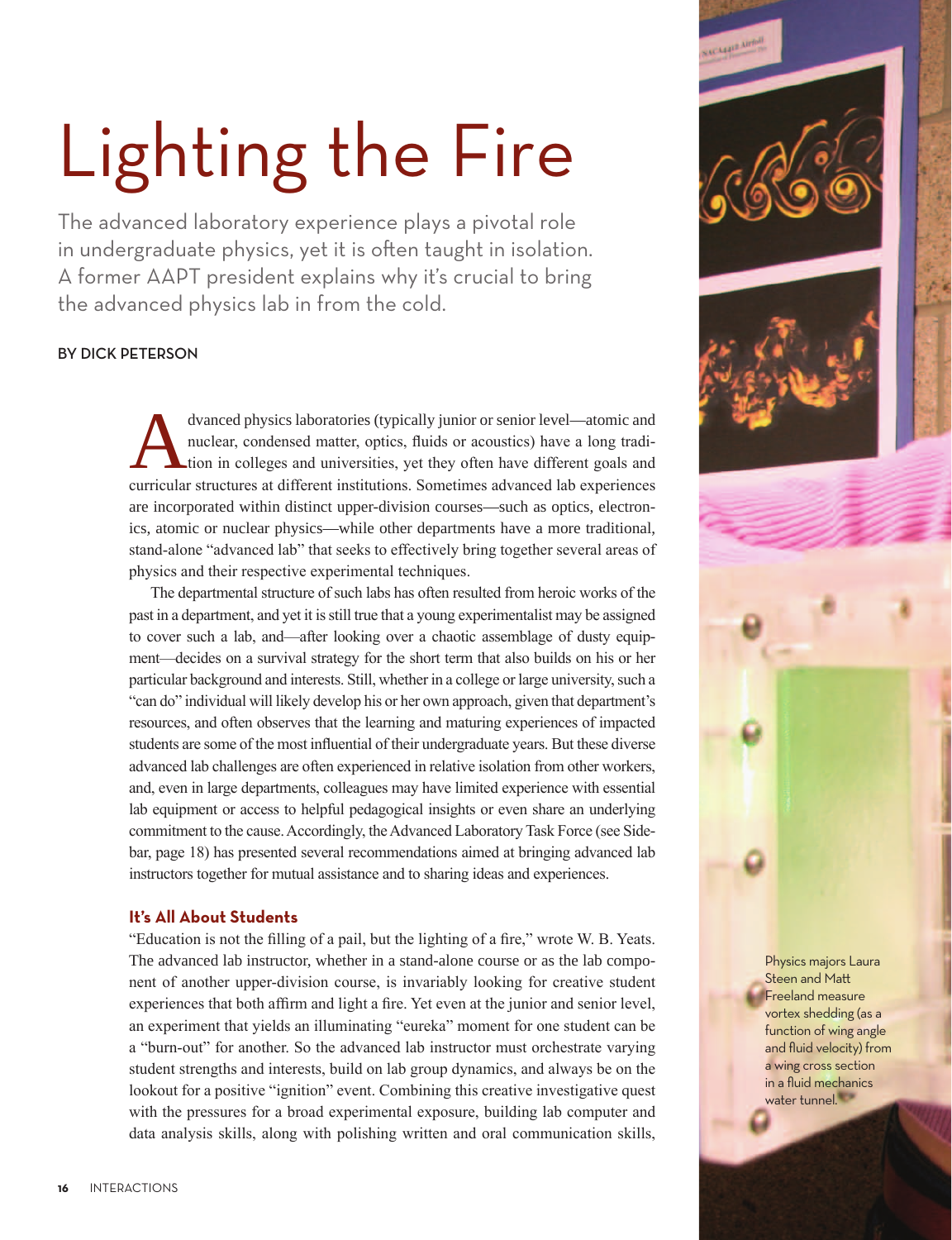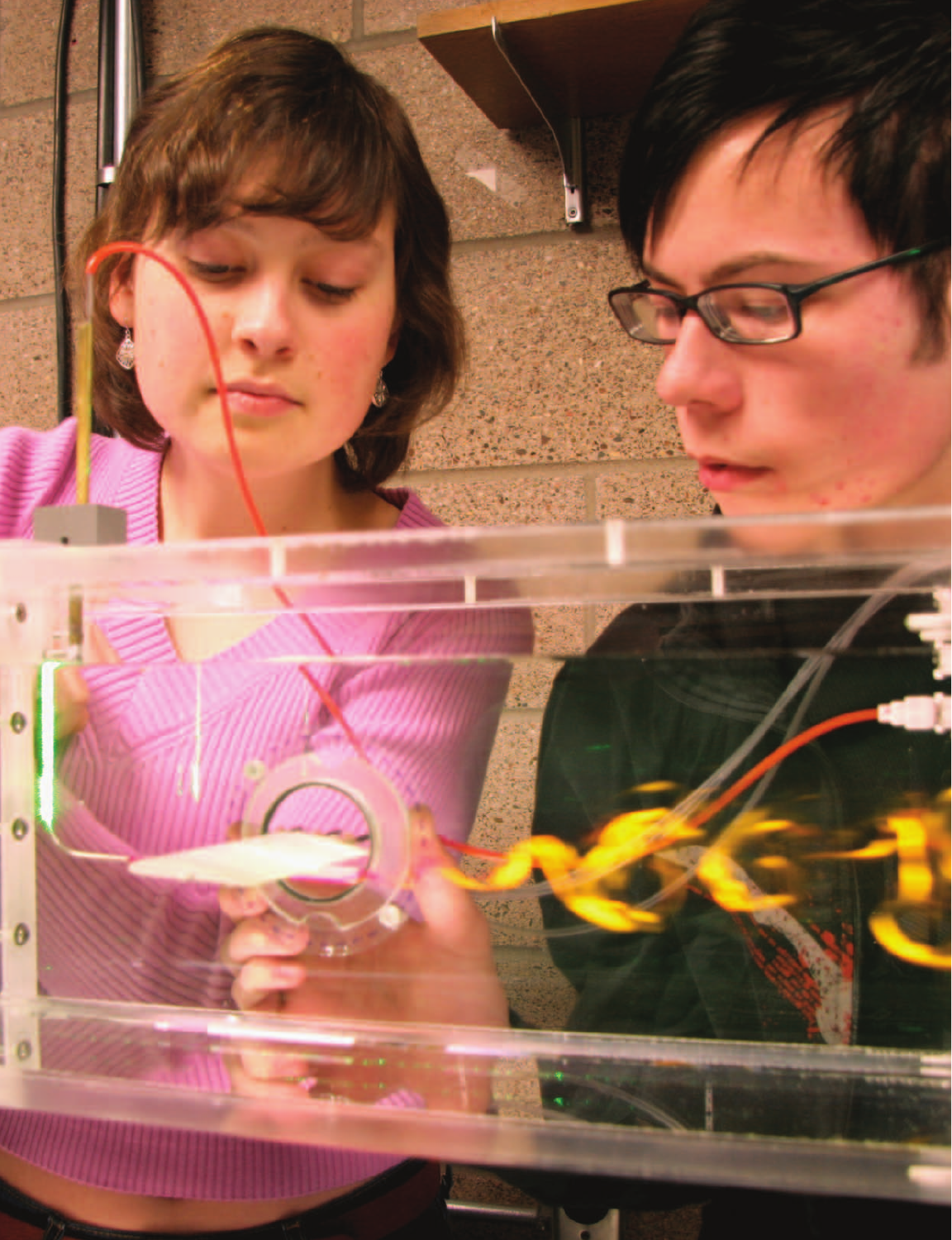leads to the daunting, yet rewarding, role of the advanced lab instructor. These many pressures have motivated some departments to strategically spread advanced lab experiences over several instructors and courses.

For example, besides extensive sophomore-level experiences in electronics and atomic/nuclear labs, the Bethel University physics and applied physics B.S. programs emphasize significant advanced lab experiences within optics, laser physics, fluid mechanics, and computer methods classes. Advanced labs (in classes averaging about 15 students) often start with five to six or more weeks of constrained and guided exercises, followed by six to seven weeks of open-ended projects. The larger projects conclude with LaTeX journal-quality written reports and group oral presentations.

What are the biggest challenges and payoffs from a major emphasis on advanced labs? In many upper-division classes, associated labs may require at least as much time as lectures during portions of the semester, and this must be reflected in teaching loads. In my experience teaching optics or laser physics classes in this mode, lecture and lab often combine to nearly a full-time job. In addition, while clever and challenging advanced lab projects can be built around modest equipment, it is still clear that



Chad Hoyt (center) works with students Gus Olson (left) and Sarah Anderson in achieving rotational line tuning of a frequency stabilized, sealed-off CO2 laser.

state-of-the-art physics at this level can often profit from good quality and rather costly equipment items. The major benefactors of these investments in staff and apparatus must be students; yet, when successful, these programs can impact the morale and visibility of an entire department, especially in the case of smaller undergraduate institutions.

## Putting Advanced Labs on the Front Burner

AAPT has long been identified with encouraging effective teaching of advanced undergraduate physics courses, in general, and advanced laboratory, in particular. In fact, the quest for community among and recognition of physics educators who devoted their energies to the advanced labs was a raison d'être for the association's founding over 75 years ago. For nearly half a century the AAPT Committee on Apparatus has sponsored a competition to recognize creative, innovative approaches to advanced laboratories.

Acting at the urging of Jonathan Reichert (TeachSpin, Inc*.)* and AAPT President Harvey Leff (Calif. State Polytechnic Univ.), AAPT founded a task force comprising eight of its members to assess how AAPT could encourage collegiality among advanced labs practitioners as well as bring visibility to their distinct challenges and notable accomplishments within the larger physics education community. The Advanced Laboratory Task Force (ALTF) was formed in late 2005, and it issued its final report in July 2006 (www.aapt.org/aboutaapt/AdvLabTaskForceReport.cfm). Among ALTF's recommendations, several are highlighted below:

- 1. AAPT should establish the tradition of predictable advanced lab sessions, tutorials, and workshops at national meetings.
- 2. Toward raising the visibility of AAPT's commitment to the advanced laboratory, an initiating special conference should be held on common issues faced in the teaching of advanced laboratories.
- 3. AAPT should establish an award to recognize significant accomplishments in advanced laboratory development and instruction.
- 4. AAPT should demonstrate its leadership in improving advanced laboratory instruction by developing the premier website for advanced laboratory course materials and "tricks of the trade." The website should also serve to maintain communication within the community of advanced laboratory instructors.

## **AAPT has established a listserv at www.aapt.org/advlabs.**

The goal of the listserv is to foster a continuing conversation on topics related to advanced labs, ranging from equipment purchases to experimental procedures. Also, as part of the ComPADRE project, AAPT will soon launch a website to provide information and other resources on advanced lab materials. Stay tuned at www.compadre.org.